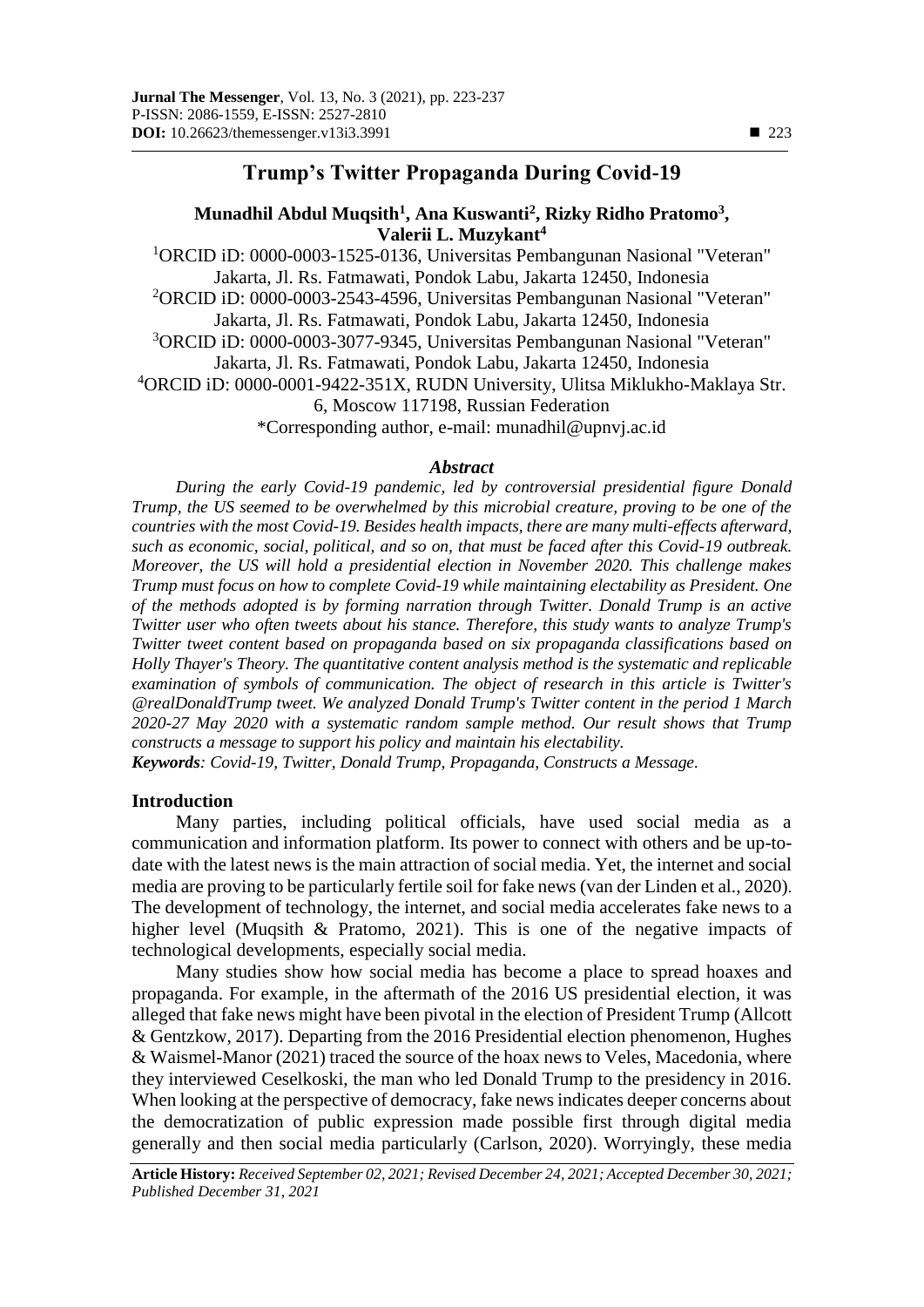practices are not just a feature of autocratic regimes but an emerging characteristic in democracies as well (Mejias & Vokuev, 2017).

Apart from the 2016 US Presidential election, when the conflict broke out between Russia and Ukraine, social media has been used as a propaganda tool. Research from Boyte (2017) reveals how social media and propaganda elements, called narratives, were used during the information war period in Ukraine during 2013-2015. Technological advances allow government and non-government actors to use social media to manipulate perceptions for particular interests. In addition, when Russia carried out propaganda through the Channel One television channel, the Ukrainian public responded to Russian Propaganda on Twitter. Fake news invites iconic and emotional comments. The strongest emotions for comments expressing distrust were sarcasm (44.5 %) and disgust (38.7%), often targeted at Propaganda on Channel One in general or the specific content of a news story (Khaldarova & Pantti, 2016).

The United Kingdom also experienced a similar case, where the Brexit phenomenon sparked a debate about the massive role of fake news in smoothing the decision to leave the European Union. Bastos & Mercea (2019) reveal the role of botnets or bots on Twitter in the Brexit campaign. Bots distribute vast amounts of false information in various languages and target individual citizens for aggressive operations (Aro, 2016); in the UK context, they retweeted massively. In addition, Höller (2021) even finds that the role of key opinion leaders such as David Cameron, Jeremy Corbyn, Boris Johnson, and Nigel Farage is quite significant. One of the results of his research is that two prominent political figures in the UK, Boris Johnson, and Nigel Farage, used Twitter to spread misleading information on Brexit.

This shows that social media is a fertile place for political Propaganda. The spread of fake news is done with the help of technology, but there is also a role for political figures. Propaganda is carried out when there are specific political goals to be achieved. It is not only happened during the Brexit, Ukraine, or US presidential election, but when the Covid-19 pandemic hit, some political officials carried out Propaganda to maintain their electability. This happened in the late period of Donald Trump, wherein in 2020, Covid-19 coincided with his political year.

When the pandemic hit the world, almost all countries were struggling with the impact of this pandemic, which attacks many sectors: economic, social, and political. So far, we know very little about this virus: origins from the Huanan seafood market, possible primary sources are from the bat (Shereen et al., 2020), spread through human-to-human transmission.

During the early period of the pandemic, the United States was the country with the most Covid-19 cases. Dated April 25, 2020, US deaths exceed 50.000 thousand, according to John Hopkins University, and have 870.000 positive cases (BBC, 2020). This figure makes the President of the United States considered bad by the public. Moreover, Donald Trump is undergoing a campaign period so that he is re-elected as US President. However, the impact of Covid-19 such as school closure, unemployment, the cessation of economic activity made some Trump supporters worried that he would not be re-elected. Dan Eberhart, a Republican donor, said: *"The economic ramifications of the coronavirus are increasingly likely to weigh heavily on Trump's re-election chances and quite possibly could cost him re-election"* (Bennet, 2020).

This challenge makes Trump must focus on how to solve this Covid-19 while trying to maintain electability as President. One of the methods adopted is by forming narration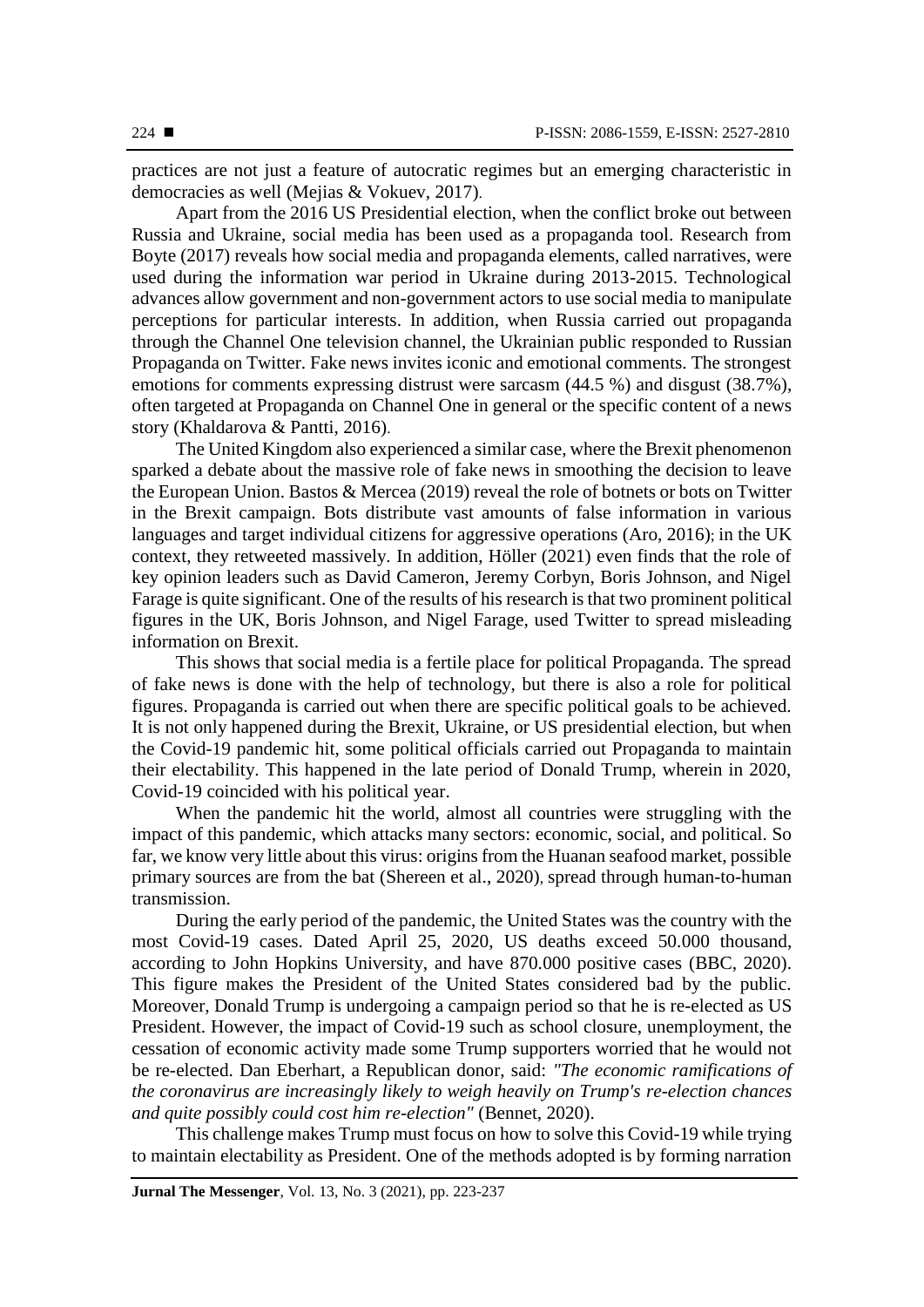through social media, Twitter. During early pandemic in the USA, Donald Trump has tweeted about more than 50 to offer a positive assessment of the growing health crisis- using language such as *"work well, 'That the epidemic spread' very slowly in the US"* and *"very controlled"*--even when the death rate the number of cases increased (Muller, 2020).

One of the narratives echoed by Trump is to blame China as the mastermind behind Covid-19. In some chances, Trump discredited China about Covid-19 in the mass media. In March, the US President named this coronavirus *"Chinese virus." "Cause it comes from China. It's not racist at all, no, not at all. It comes from China; that's why. I want it to be accurate"* (Vazquez & Klein, 2020). This claim certainly does not have an incorrect justification and has an indication that China has brought this virus into the global realm. This phenomenon is interesting, especially in the critical period of Donald Trump in dealing with Covid-19 in the middle of his campaign. In this context, this article aims to analyze the Propaganda carried out by Trump during the early Covid-19 pandemic via Twitter. During these periods, when US suffer from pandemic, Trump begin to shifting all the blame of US Covid-19 cases to external actor such as China and WHO. For example, speaking at a press conference on 7 April, President Trump criticized WHO for its decisions on covid-19 and said that the US could put a 'very powerful' freeze on funding for the organization (Mahase, 2020). He had a quasi-belief that Covid-19 will just dissipate on its own, and that it is comparable to, if not milder, than the flu. 'It's going to disappear (Lasco, 2020). This study is significant to know how Trump used Covid-19 as a tool to maintain his electability. As far as our knowledge, this is the first research that examines Trump's Propaganda during Covid-19.

Propaganda and fake news have interesting relationships. By definition, propaganda does have many meanings. Laswell, in Propaganda Political Theory, explains that propaganda is the management of collective attitudes by the manipulation of significant symbols (Lasswell, 1927). The key here is how an actor manages the collective attitude of society. Propaganda practices are often encountered. This is because Propaganda is a mass phenomenon; it must circulate in public, reaching and drawing together large numbers of individuals who are mostly unknown to one another (Auerbach & Russ, n.d.).

Propaganda itself is included in a fake news typology. Fake news is just a newer name than lies. Since the dawn of language, humans have used lies for many purposes: blaming, persuading, winning arguments, exerting dominance (Donald A. Barclay, 2018). Tandoc Jr., Lim, & Ling (2017) explain that propaganda is news created by political entities to influence others. Similar to advertising, propaganda provides a biased perspective, but its purpose is more influential than informing.

Understanding from Benkler, Faris, & Roberts (2018) can provide the exact contextualization of propaganda as hoaxes. They define Propaganda as: *"communication is designed to manipulate a target population by affecting its beliefs, attitudes, or preferences to obtain behavior compliant with the political goals of the propagandist."* (Benkler et al., 2018). A similar sentiment was expressed by Auerbach & Costranovo (2013), but their approach was more pragmatic: publicly disseminated information that serves to influence others in belief and/or action.

The keyword lies in how propaganda is able to manipulate people's attitudes according to what they want. In other words, there is an agenda to be achieved by the communicator. About the agenda, Lasswell explained that each object had a different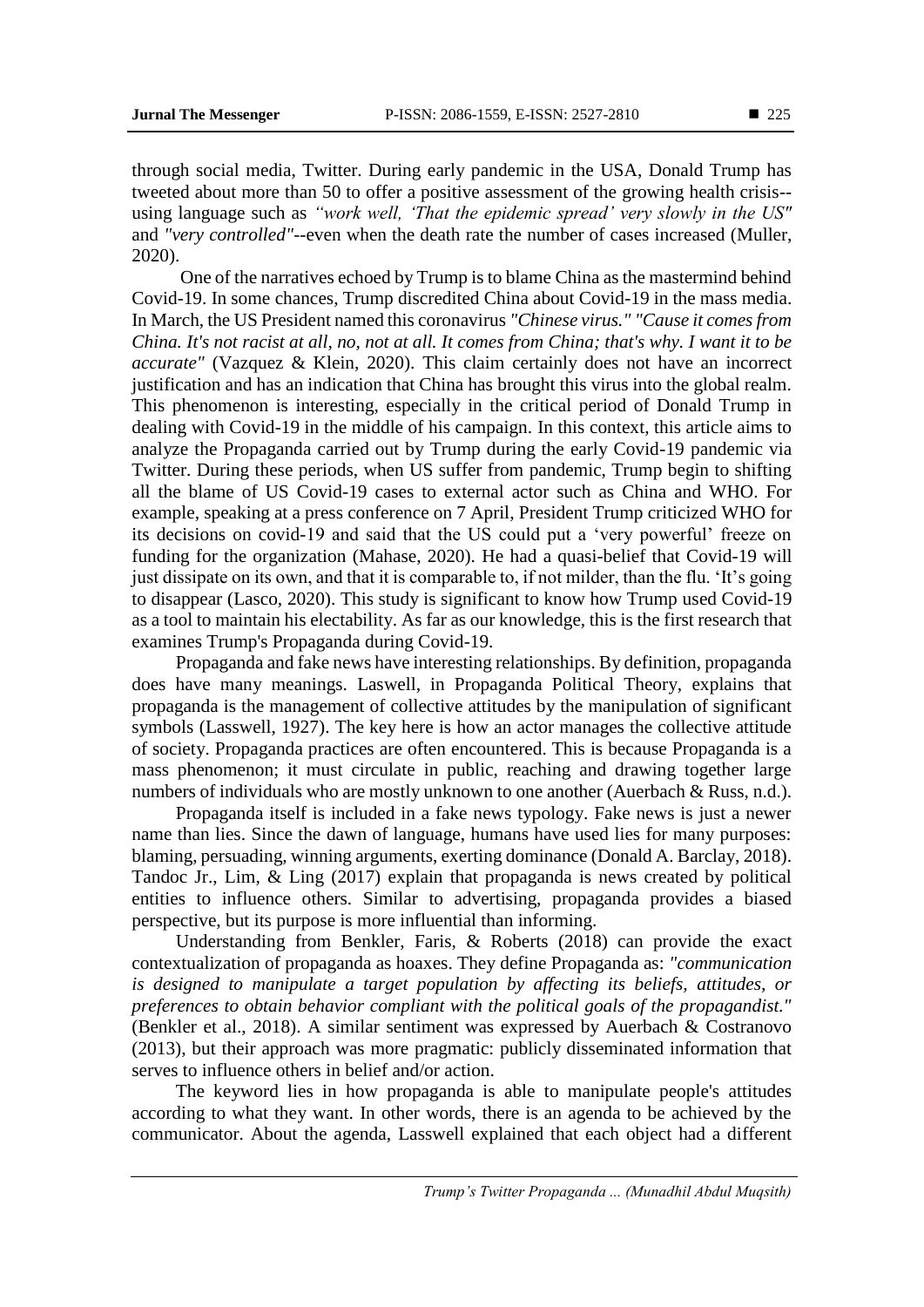purpose. Some propagandas exist to organize an attitude toward a person, a group, a policy or institution, and a mode of personal participation (Lasswell, 1927).

There are three critical elements of propaganda: (a) an actor with intent to manage; (b) target population's attitudes or behaviors; and (c) through symbolic manipulation informed by a psychological model of belief or attitude formation and revision, as opposed to a rational or deliberative approach (Benkler et al., 2018). As a cultural practice, Propaganda is more concerned about how human beings communicate, especially for the creation and widespread dissemination of attitudes, images, and beliefs (Auerbach & Russ, n.d.).

There are seven common propaganda techniques: name-calling, which uses derogatory or negative labels to reduce the credibility of one actor. Testimonials are a technique that uses powerful people statements to increase credibility. Bandwagon uses pressure on an individual to follow the majority. Card-stacking is telling the most information but not including some information. Glittering Generalities uses the most common positive words that everyone would and certainly agree upon. The plain folk technique relates a prominent person's idea to one's condition. Lastly, the transfer technique tries to link authority into the subject they want to propagate.

Then, other research results reveal this general propaganda technique. Holly Thayer spawned this hypothesis in her thesis, *"21st Century Propaganda: The Age of Twitter."* There are six other techniques based on research (Thayer, 2018). *First* is a call to action is classified by containing action words, such as 'watching,' 'getting ready,' or 'alert,' where the message is urging the reader to take action. *Second*, questioning a proposed or accepted argument that is submitted or accepted is identified by the author, who reminds certain arguments and then refutes them in several ways, suggests errors in them, or openly disagrees with them. *Third*, questioning an authority figure or an authoritative power is identified by calling certain people or institutions and then denying them or using language or presenting evidence. *Fourth*, evidence was given, or a proposed argument is categorized as evidence if pictures, videos, or links are attached, and if statistics or information are provided in the message body that proposes or supports certain arguments. *Fifth*, a call to a person is identified when the tweet text includes someone's Twitter handle with authority, as discussed earlier with the transfer technique, or if a specific hashtag associated with someone (#MAGA) is used. *Sixth*, a placement to blame is identified when the text indicates that a problem or event results from a particular person, organization, institution, or political party.

# **Methods**

This article uses the quantitative content analysis method to review nuanced propaganda content. Quantitative content analysis can be used as a tool to analyze relationships between variables using statistical methods to describe the communication meaning and its context, both of production and consumption (Riffe et al., 2014). Holsti in (Muqsith, 2019) put forward three main functions of content analysis, namely: describe the characteristics of communication by asking what, how, and to whom the message is delivered; make conclusions, such as antecedents of communication, by asking questions about why the message was delivered, and the consequences of communication by proposing what the effect of the message is.

The object of research in this article is Twitter's @realDonaldTrump tweet. Donald Trump is an active user and can take advantage of Twitter as political communication and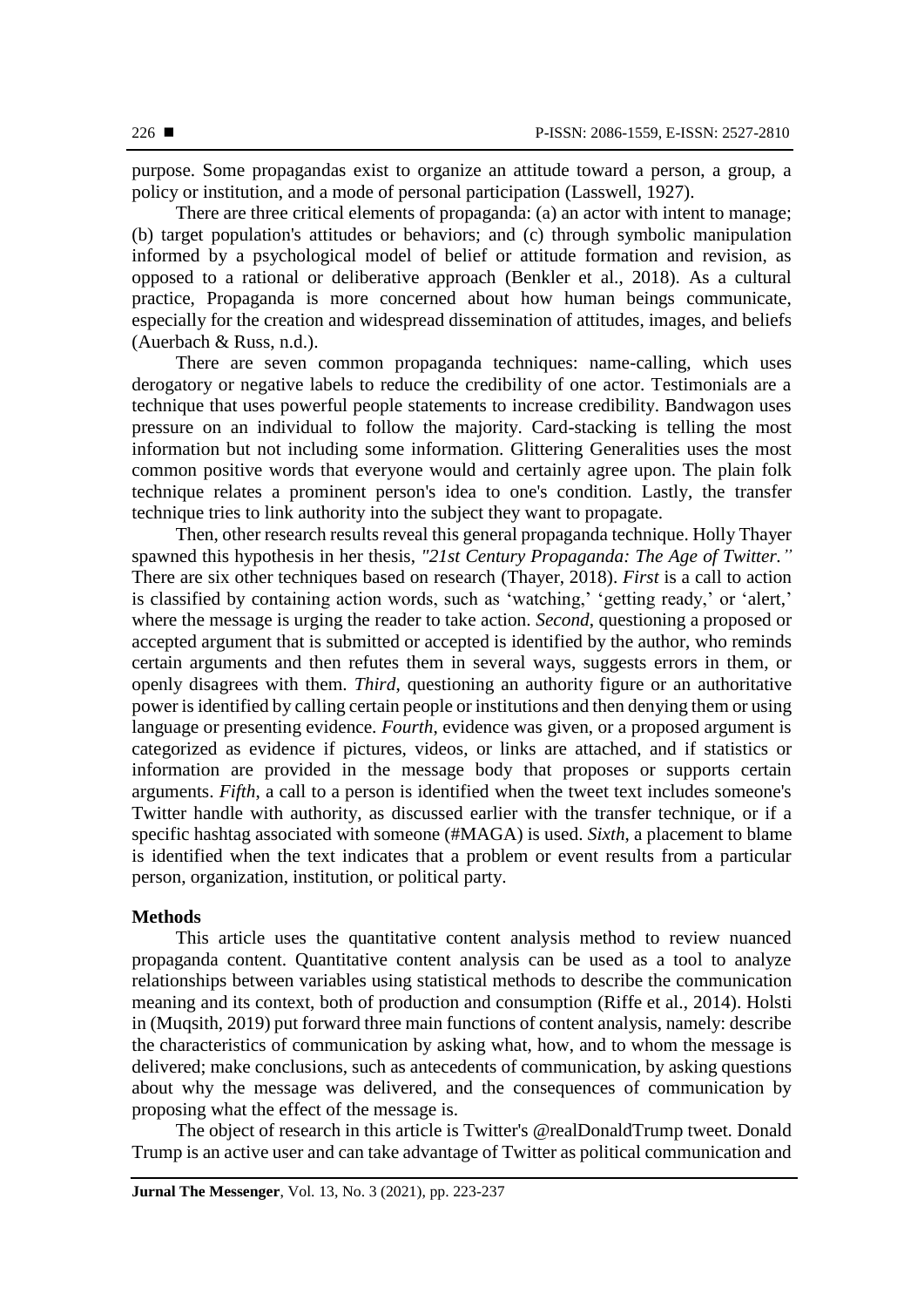propaganda tool. Why Twitter no other Sosial Media? Twitter is a free platform, and candidates, therefore, face no resource limitations when using it; this makes Twitter a wellspring of information about campaign messaging, given a level playing field (Gross & Johnson, 2016). During the presidential election in 2016, Francia (2018) found that Trump did receive more free news coverage than Clinton as measured by free media value and media mentions, he had more Twitter followers, and more people reported seeing

We analyzed Donald Trump's Twitter content from 1 March 2020-27 May 2020 with a systematic random sample method. We chose March until May because it was during an early pandemic, where US cases were ballooned, Trump begin propaganda to make a blame shifting to other actors such as China and WHO. In the period, Trump is downplaying the virus, considering that he will run for re-election. We succeeded in capturing 69 Twitter tweets from Trump with a propaganda tone, which we then coded with MS-excel. We made this tweet in multiples of four. The population in this study is Twitter that Trump between that time period raised.

posts about Trump on social media and in the news (Francia, 2018).

### **Results**

The results of the study show that the propaganda that Trump often uses is related to the Covid-19 policy (35 tweets). From this category, Trump is trying to justify that he did what had to be done and increase his credibility as US President. Moreover, this year is a crucial period where it will determine whether Trump will have a chance to advance to the next round or not. Moreover, Trump's plans to win the next election must be modified because of the Covid-19 pandemic. Thus, Trump's propaganda was aimed at increasing his chances of winning in the next Presidential election. And, showing the success of the Covid-19 policy on social media is considered to be one way that can be taken.

Trump called for Covid-19 cases to fall; then, the US has conducted many tests to check the public. Trump also pointed out that the testing method was the best and made a statement that the vaccine had been developed and could be used by the end of the year. This propaganda shows that Trump can overcome Covid-19 cases in his country by providing statistics and good news about handling Covid-19.



Figure 1. Trump's Propaganda Topic (source: authors research)

The next topic relates to China with 12 tweets. In the beginning, Donald Trump much appreciated how China acted in handling this Covid-19. On January 24, Trump said in the media that he appreciated China's efforts. *"China has been working very hard to contain the Coronavirus,"* Trump wrote in a post on Twitter. *"The United States greatly appreciates their efforts and transparency. It will all work out well. In particular, on behalf of the American People, I want to thank President Xi!"* (Higgins, 2020). There is a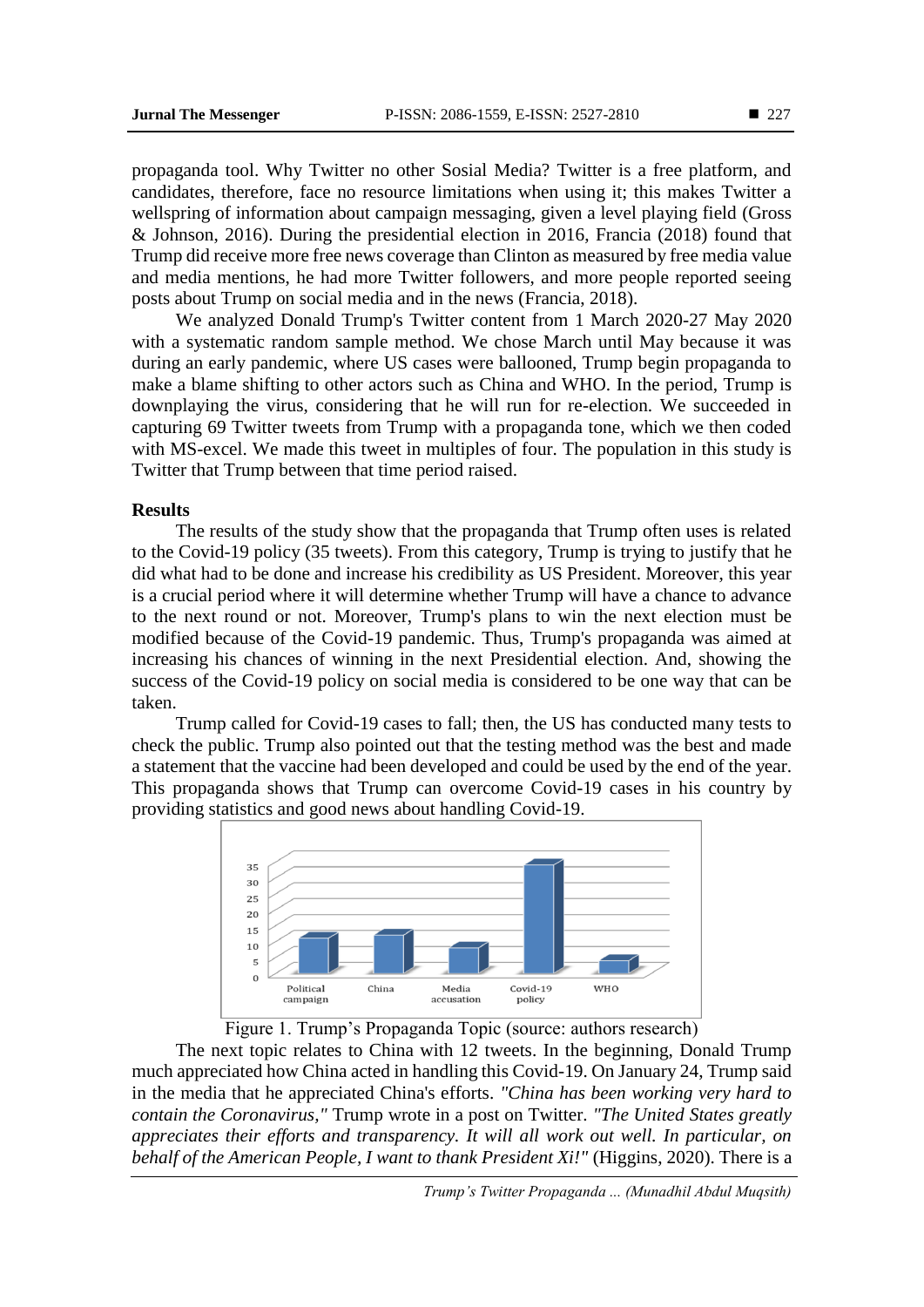kind and very appreciative attitude from Donald Trump towards Xi Jinping for working hard to stem this coronavirus.

On January 27, 2020, Trump tweeted on Twitter and offered to send US experts to be sent to China. *"We are in very close communication with China concerning the virus,"* adding, "*We have offered China and President Xi (Jinping) any necessary help. Our experts are extraordinary!"* (Besheer, 2020). The development of this attitude shows that between the US and China, good cooperation was established to stop the pace of virus development.

However, some developments have at least changed Trump's attitude. Dated March 3, there were more than 90.000 confirmed cases and more than 2946 deaths. Because this case continues to grow every day and causes significant casualties, the WHO, on March 11, 2020, declared Covid-19 as a global pandemic. In response to the global pandemic, many countries spawned a lockdown policy (stopped all activities) plus an incentive to save their country from this pandemic. As a result of this phenomenon, there was a sharp change in attitude from Donald Trump. He began to blame China for the trouble. The reason is that China lacks transparency in the case of this pandemic. Thus, this pandemic got out of control and attacked all countries without exception. On several occasions, he replaced the diction of the covid-19 virus with the title *"Chinese virus"* because the virus originated in China.

Zhao Lijian, a spokesperson of China's Ministry of Foreign Affairs, countered Trump's argument and said the US is the one who spread the virus to Wuhan. In his tweet, *"On January 24, President Trump tweeted the US greatly appreciates China's efforts & transparency. On March 13, President Trump said the data China shared are helpful for US efforts against the epidemic. The US should keep its own house in order rather than scapegoat China."*

The third topic is related to the Trump campaign. Trump's talk is pretty much discussing his political opponents, namely Joe Biden, who also ran for US President. Trump tried to bring down Joe Biden and his Democrat party by revealing the facts about the actions of his opponent, who is also the US Vice President for two periods together with Barack Obama. In addition to Joe Biden, Trump also attacks the Democrats by showing that they have no knowledge of the Covid-19 issue and are also always looking for problems in his administration. That is, the pandemic is an arena of persistence and information war between Donald Trump and Joe Biden and the Democratic party. The fight over the President's chair made Trump's policies highlighted by the opposition so that Trump also had to find ways to discredit and reduce their image. Moreover, Trump is at a disadvantage because he has to face Covid-19 and elections simultaneously.

The next interesting topic of the tweet is Trump's attack on the media. Trump criticized the mainstream US media such as CNN, Fox News, and the New York Times for providing false news about Trump's numbers and policies. The media, according to Trump, do not provide factual news and mislead the public. On the other hand, however, Trump's attack on the media also has an agenda to improve his self-image. By rejecting various news presented by the mainstream media, Trump shows his credibility in handling Covid-19. In a democracy, the media play an important role in bringing public opinion, so Trump must fight the narratives that are presented with the ridicule that discredit them.

Lastly is a matter of WHO topics. This topic is also important because it looks at Trump's attitudes and policies that question the ability of the WHO to solve this pandemic case. Indeed, quite some parties question the capabilities of WHO, but Trump goes further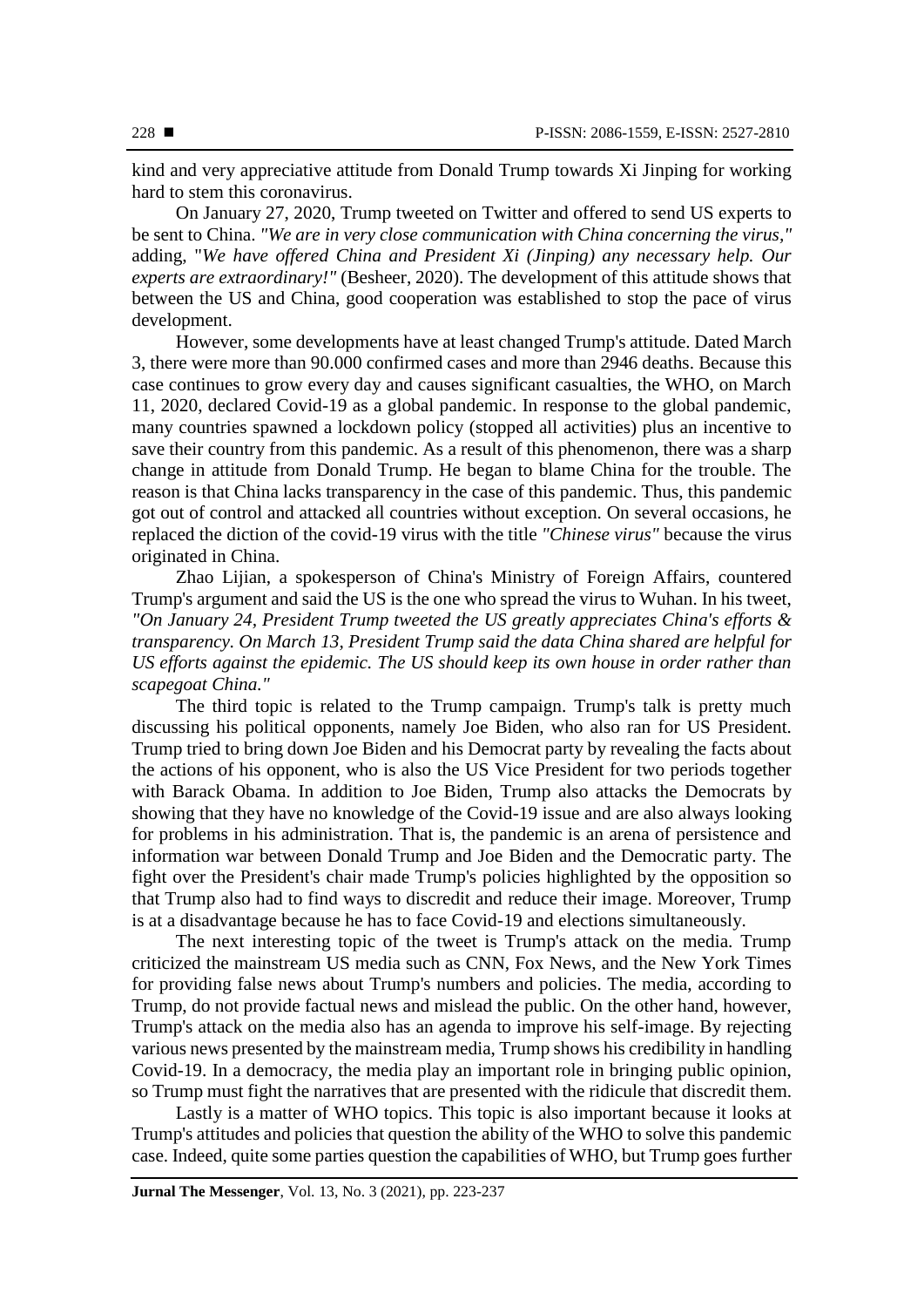than that. He accused him of being China-centric because it was seen from the collaboration carried out by China and WHO when the pandemic was still not rife. In fact, Trump strongly criticized WHO for not listening to Taiwan's warnings. Also, he questioned why it took the WHO so long to take decisive action.

Trump's criticism is indeed not far from China, even side by side. Trump views that WHO is not neutral and is more pro-China, so their neutrality is questioned. Trump also criticized their failure to assess the situation as a whole which had an impact on the increasingly massive spread of Covid-19. For all these reasons, Trump plans to freeze WHO funds, which the US is the largest donor in the organization. Trump also threatens to consider US 'membership' amidst this pandemic situation.

Trump's decision has been responded to by many actors. One of them is Bill Gates. Microsoft founder says in his Twitter that halting WHO funding is dangerous as it sounds. *"Their work is slowing the spread of Covid-19, and if that work is stopped, no other organization can replace them. The world needs @WHO now more than ever."* Samantha Power also responds to the President's decision by calling it an obscene decision. In her tweet, she said, *"… Everything Trump has criticized @WHO--trusting China's lies, flattering China, being late in sounding the #covid alarm--were the very mistakes Trump made & he's a hell of a lot more powerful."*

During the early pandemic, there was an increase in Trump's Twitter propaganda. In March 2020, Trump tweeted propaganda 17 times, including reciprocating someone else's. Then, during April 2020, there was an increase to 18 times the propaganda tweet carried out by Donald Trump. The most significant increase occurred in May, where there were 30 Donald Trump tweets containing his propaganda.



Figure 2. Trends consumed by Twitter users (source: authors research)

This trend shows that Twitter is a medium to propagate Trump's political agenda. Donald Trump himself has a follower of 80.5 million. This number is an advantage because, by means, many people will see the contents of the tweet. If averaged, every day, at least Donald Trump tweeted once. That is, Trump simply relies on Twitter as a medium for communication--in this research, propaganda.

Twitter itself is a microblogging social media. People can write their thoughts with the 'what's happening' feature. Also, individuals can retweet, in essence, resend someone's Twitter tweet into his tweet so that followers can see the tweet. Then, a reply feature can reply to someone's tweet, and other people can trace the reply.

From Donald Trump's tweet, not all propaganda techniques in general and the techniques proposed by Thayer, so we decided to combine all of these categories. As a result, the author has identified eight types of propaganda carried out by the President of the United States (US). This shows that Trump is actively using Twitter as a medium to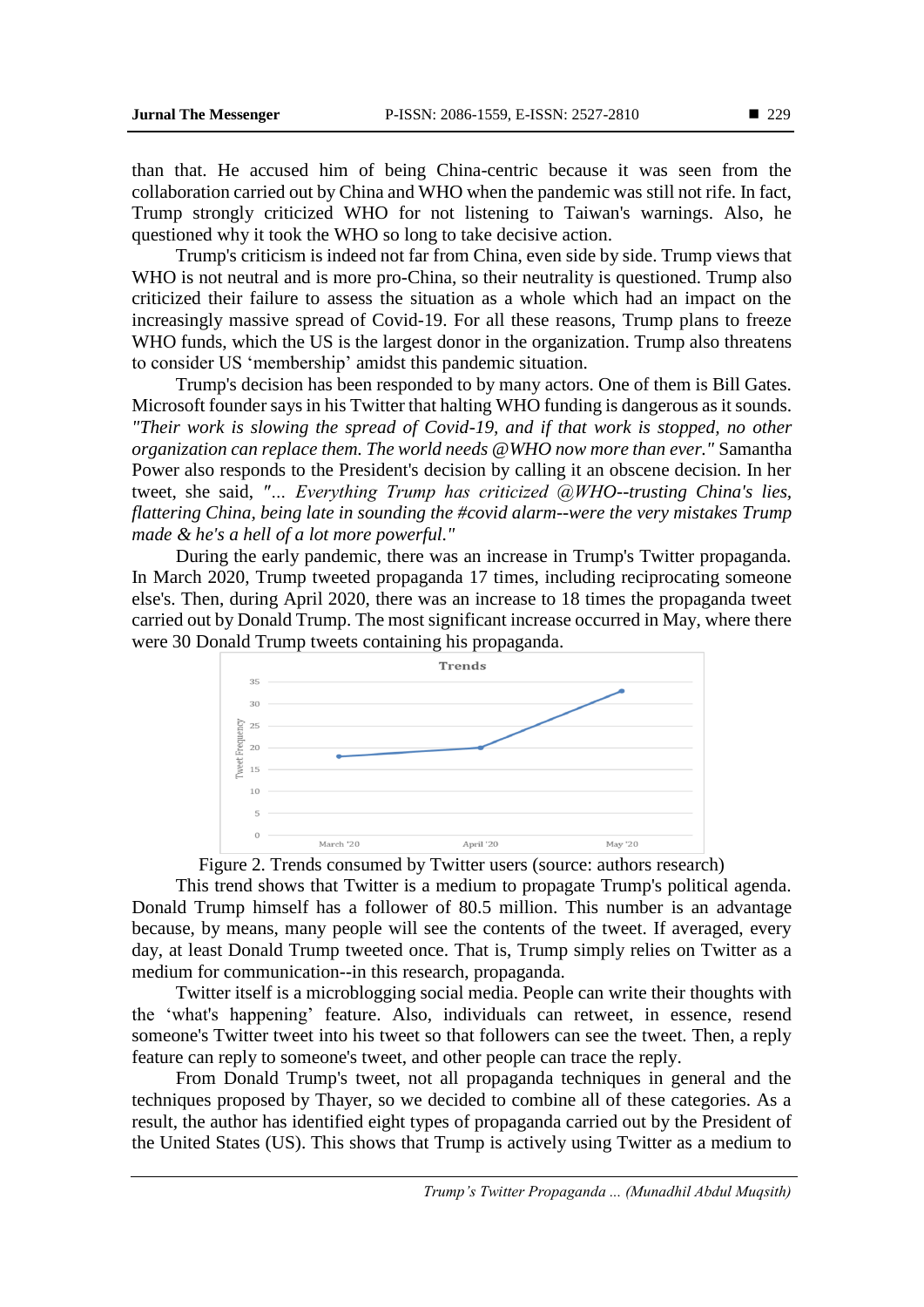advance his political agenda. Twitter's broad reach and many followers helped it communicate its propaganda agenda to a large audience.

The eight categories are ranked from the most: evidence for justification (32%), name-calling (26%), card-stacking (16%), a placement to blame (9%), questioning arguments (7%), questioning authority (6%), testimonials (3%), and transfers (1%). The author will explain coherently. The most propaganda category carried out by Trump is evidence for justification (32%). This chat is intended to provide evidence that justifies that the policies that Trump has carried out are done properly. The following tweet is an example of this propaganda technique: "*Getting VERY good reviews of the Federal Government's job on CoronaVirus. Ventilators, building hospitals, beds, and yes, Testing, have been handled incredibly well*. *Testing is getting exponentially better every day. Love seeing our Country safely opening up!"*



Figure 3. Propaganda technique (source: authors research)

In this passage, Trump intends to justify that his policy has received good assessments from several parties--even if it is not clearly stated those parties--However, this is a way of how Trump managed to overcome this Covid-19 by building a hospital, conducting a Covid-19 test as well. Thus, a good image is formed that Trump makes the right policies.

The second category is name-calling (26%). Name-calling is an attempt to discredit ideas or ideas, institutions, organizations, and individuals. Trump mostly does this to attack those who disagree with his ideas. Moreover, if it is associated with the current campaign period, it is not difficult to explain that name-calling is an effort to improve his self-image.

One of the following tweets is Trump's way of discrediting those who oppose him: *"The @nytimes story is a Fake, just like the "paper" itself. I was criticized for moving too fast when I issued the China Ban, long before most others wanted to do so. @SecAzar told me nothing until later, and Peter Navarro memo was same as Ban (see his statements). Fake News!".* In this regard, Trump immediately mentions the New York Times media as a lie for criticizing his policy in dealing with the Covid-19 pandemic.

Card stacking (16%) falls into the third-highest category. Trump chose positive facts that could make him successful in implementing Covid-19 policies. One piece of card-stacking nuances is as follows: "*Many testing sites are, and have been, open & available. Just passed five milli and justts, far more than any other country in the World. In fact, more than all other major countries combined! Don't believe the Fake News!".* This tweet is dated April 25, 2020.

If analyzed, the number of tests that passed five million is correct. In the covidtracking.org site made by The Atlantic, that number is true and exceeds other countries. However, further statements need further analysis. Based on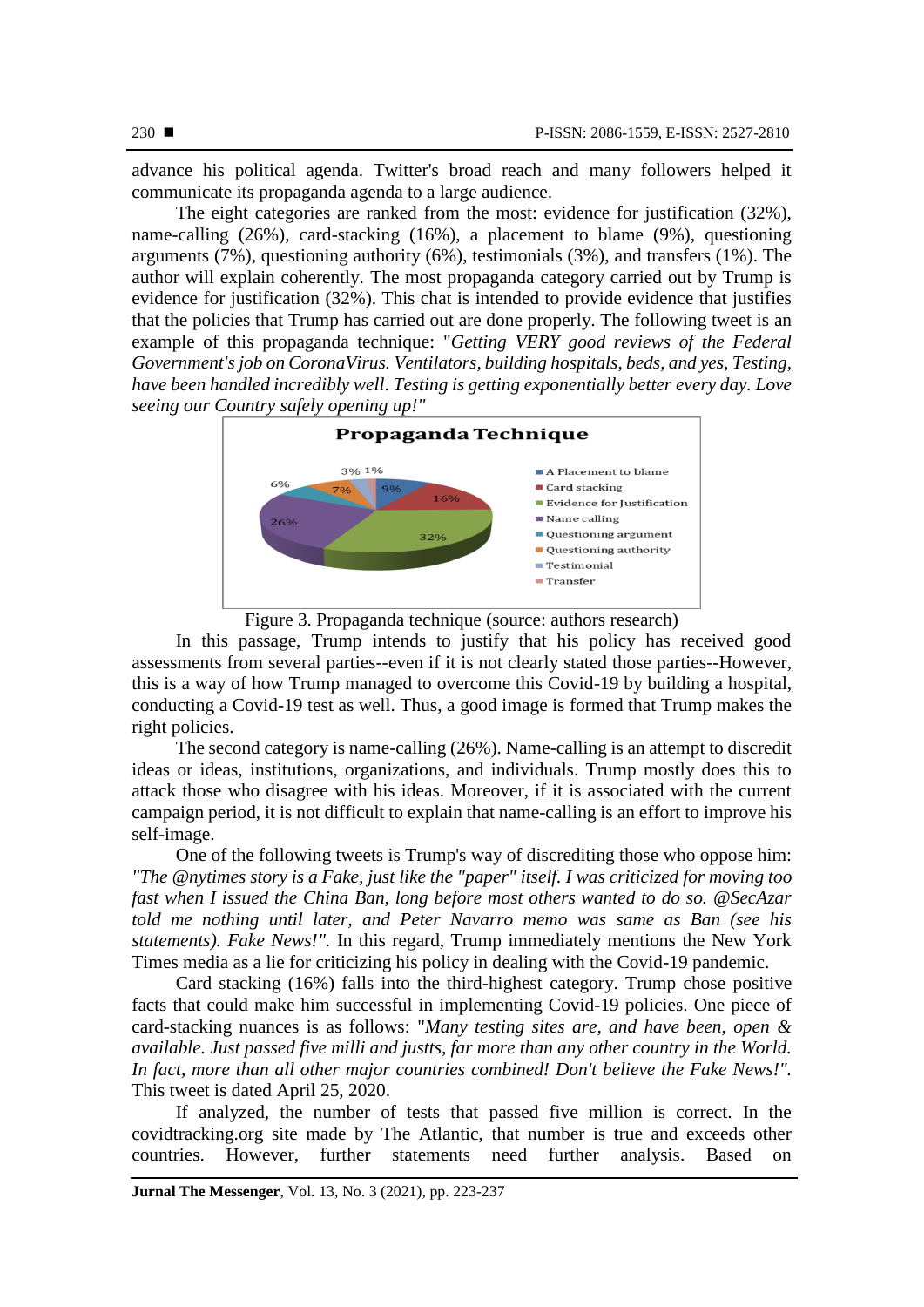ourworldindata.org site, the number is still less than the combined Russia (2.72 million), Italy (1.71 million), (669.558 thousand), India (579.957 thousand), and Japan (147.454 thousand), which amount to 5.826.969 million.

Then, in the next place, there is a propaganda technique named a placement to blame (9%), where an actor places an error on someone else. In a few tweets, Trump places the blame on a phenomenon on other actors. Here is one example: "*As I have said for a long time, dealing with China is a very expensive thing to do. We just made a great Trade Deal, the ink was barely dry, and the World was hit by the Plague from China. 100 Trade Deals wouldn't make up the difference--and all those innocent lives lost!*" The first statement does not contain a problem. However, the next statement has an implied message. Trump puts this Covid-19 error on China; even 100 trade agreements won't be able to make it up. This mainly puts China as a scapegoat for the spread of Covid-19.

Next, propaganda technique with questioning authority (7%) intends to question the ability of an institution to solve a problem. In this case, Trump is not uncommon to criticize how the WHO works is inappropriate. "*Why did the W.H.O. Ignore an email from Taiwanese health officials in late December alerting them to the possibility that CoronaVirus could be transmitted between humans? Why did the W.H.O. make several claims about the CoronaVirus that are either inaccurate or misleading...."* This question questions WHO two questions; why ignore emails from WHO health officials, and why WHO made inaccurate claims. That is, Trump doubts the capability and capacity of this institution.

There is also a propaganda technique named a questioning argument (6%), where an individual or actor questions an argument that is raised or that has been accepted by a large audience. For example, in Trump's following tweet: "*If the fake news opposition Party is pushing, with all their might, the fact that President Trump ignored early*  warnings about the threat, then why did media & Dems viciously criticize me when I *instituted a Travel Ban on China?"* They said *"early & not necessary;" "Corrupt Media!"* Trump questioned why many criticized the Ban on traveling to China, which was expressed by many media and opposition parties, democrats.

The next category is testimonials (3%). This category actually uses the statements of others as justification for Trump's success in tackling this Covid-19. One of them is Trump quoting senator Tom Cotton's statement: "*I want to commend the President for how he has handled the CoronaVirus situation, especially his early decision to shut down access into our Country from China, despite strong opposition to that decision*." @SenTomCotton: *"Thank You, Tom!"*. Trump cited his statement as a justification for his decision to close access to China.

The last category is the transfer technique (1%). This category is the least because Trump discloses more facts and attacks other parties. Trump almost never uses this technique. The only tweet is by quoting the co-founder of Home Depot company Bernie Marcus that the congress was too distracted by the impeachment case, when in fact they should be investigating this virus case.

# **Discussion**

In the contextualization between propaganda and social media, it is very interesting to discuss the role of social media in terms of information dissemination again. Each party uses social media for various purposes. However, one thing that must be agreed upon is that social media is very effective for information dissemination and engagement with the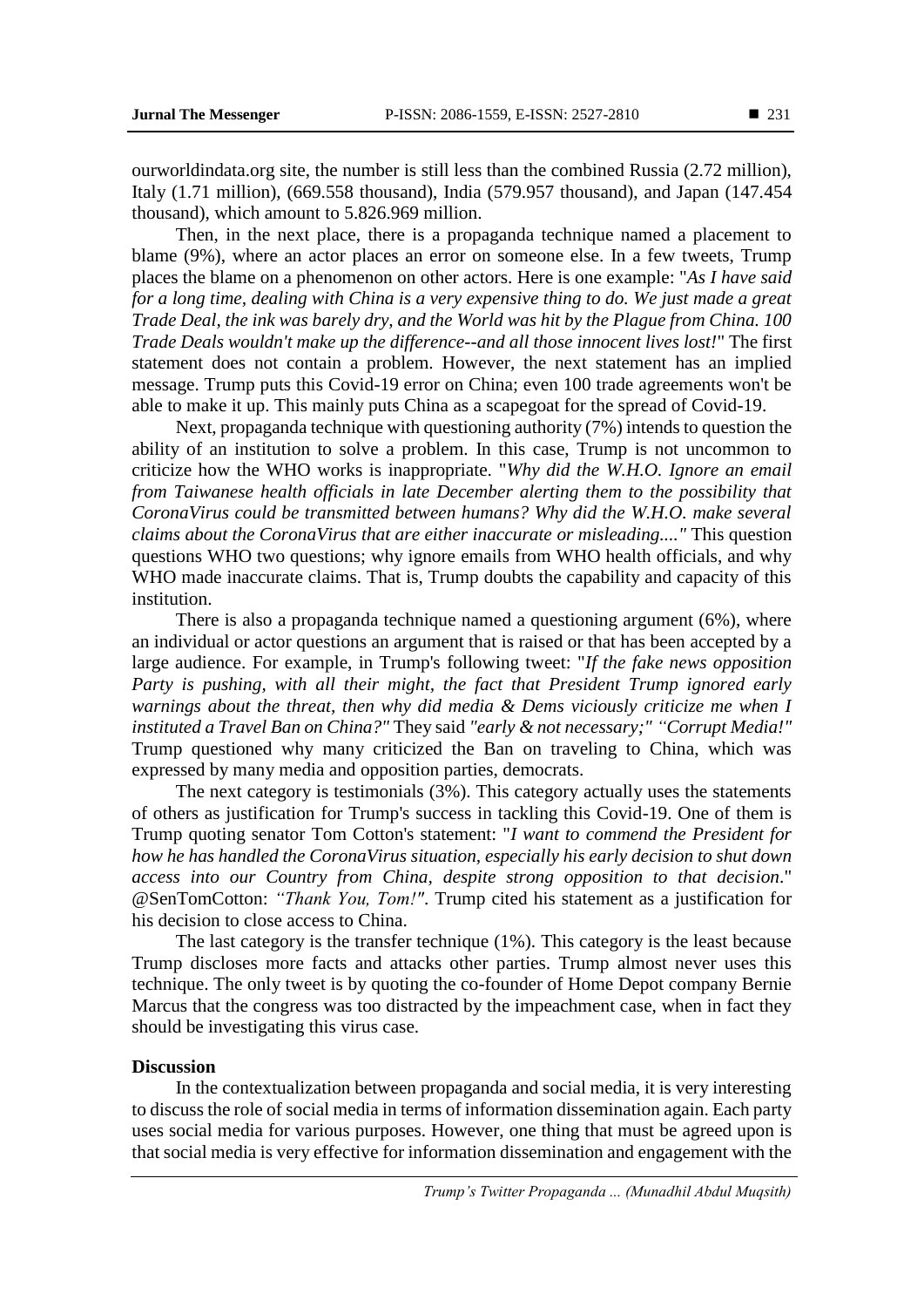public. Social media are becoming an important intermediary for interaction between many actors, from government, individual, and business due to its openness, participation, and sharing (Khan et al., 2014). Moreover, in the social network, information spread occurs quickly that it can cause a real-world impact within minutes for millions of users (Figueira & Oliveira, 2017).

Previous research has shown that most of the messages posted on Twitter are truthful, but the service is also used to unintentionally spread misinformation and false rumors (Castillo et al., 2011). As a result, Twitter can be used to propagate certain points of view. For a terrorist, social media can be a platform for people with political cause and individual empowerment. Still, it also shows the dark side of social media to wage wars and conflict, which would pose a serious threat to national security and policy orders(Chatfield et al., 2015). The internet has enabled terrorists to widen their audience, conduct research, coordinate attacks, communicate with their network, and increase public awareness (Weimann, 2010).

For political purposes, Twitter can be used as propaganda to promote the value between two opponents. Makhortykh & Lyebyedyev (2015) found that in the hashtag #SaveDonbassPeople as a result of political conflict in Ukraine, Twitter is being used to bring the competing view to the surface. It's become a medium to be shown whose perspective is right or wrong. However, they both suggest that social media can become a tool to propagate certain points of view. They also believe that social media is vulnerable to this usage because it is convenient to produce, upload, and distribute fake news.

The writer suggests that Twitter can conduct certain political agendas to influence other behavior and gain electoral support. Furthermore, social media differ from broadcasting and newspapers in their interactive potential, which becomes a fundamental pillar in any discussion about political communication (Buccoliero et al., 2020). In the context of the pandemic, Twitter may represent a powerful tool for world leaders to communicate with citizens during public health crises (Rufai & Bunce, 2020) rapidly. With the tremendous speed of Twitter sharing and distributing information, it is very convenient to promote the political view of some actors. Furthermore, most people are looking for news from social media and powerful Twitter actors that can be trending topics to cover and consume.

During the period, Trump used evidence more often as his propaganda technique. This shows that Trump wants to show his success in overcoming the Covid-19 pandemic in his country. Moreover, in the campaign period, forming an image as a successful President in a time of crisis is crucial to increasing his chances of winning the Presidential election in 2020. This also correlates with the issue propagated by Trump. This Covid-19 policy issue dominates the propaganda narrative on Trump's social media. By showing his statistics and policies, Trump wants to lead the opinion and show that he has succeeded in containing Covid-19. He hopes this can increase his electability and also his chances of winning.

However, the name-calling technique is also used by Trump to discredit the opposing parties and disadvantage them politically. This is related to the Covid-19 policy in his era. Many say that Trump failed in dealing with Covid-19. Seeing this as an attack, Trump later propagated that the attacker had called him was wrong. He did not hesitate to say it publicly and mention the account's name. Donald Trump used this strategy on Twitter when he faced Hillary Clinton. He attacks Hillary to discredit or even bring her down. According to Ross & Caldwell (2020), this strategy is called "going negativity."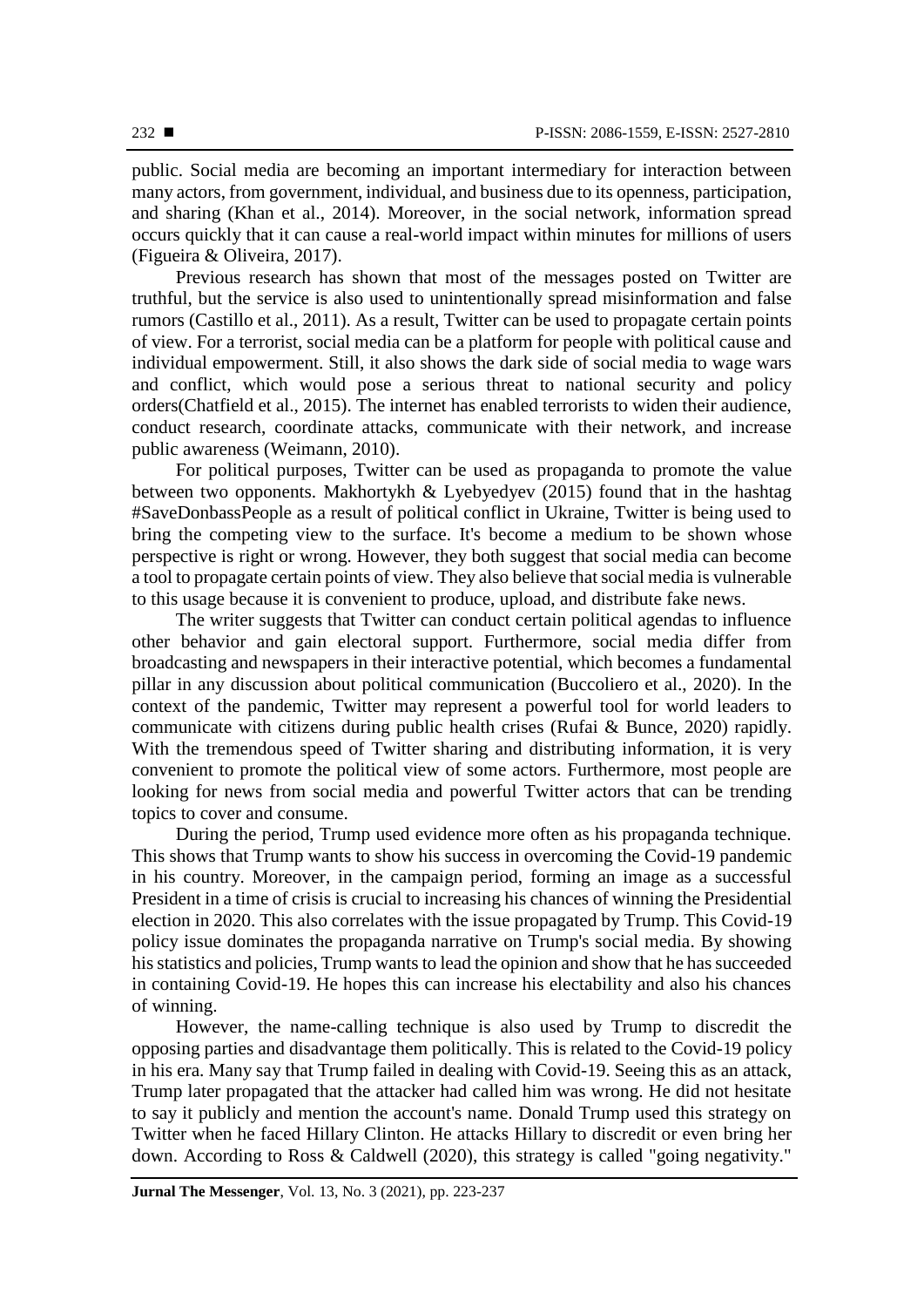According to them, Trump successfully vilifies his opponent, judging her ethics and morality, capacity to lead, associates, and previous accomplishments. He increases the force of these evaluations through typography and grammar and employs rhetorical questions to close down the dialogic 'space' that his opponent could be a capable adversary (Ross & Caldwell, 2020)

Donald Trump, as a populist figure, also needs to be considered. Populist figures use social media as a funnel to communicate their ideas and a means of getting people's attention. In the case of Donald Trump, his ability to capture media attention has been honed over decades of business dealings, and it has been widely recognized that his propaganda skills and media savvy are responsible for his success (Wimberly, 2018). Pain & Chen's (2019) research which analyzed Donald Trump's tweets from May 4, 2009- January 2017, justified Wimberly's statement. Trump's tweets demonstrated quite conclusively how he perpetuates a populist message that is both aversive and uncivil and lacks any normative attributes of deliberation that one would expect in the leader of a mighty nation, such as the United States (Pain & Chen, 2019). When the United States faced a pandemic, Trump tried to communicate that he had successfully brought his country out of the pandemic.

Trump's attitude is reflected in the topics he raises. Most of his propaganda messages raised the theme of Covid-19 policy. Considering that Trump was garnering support to win the Presidential election, the Covid-19 policy could increase his electability. So, he wants to highlight the positive things he does, even though sometimes his policies go against the advice of experts. Donald Trump's continued aversion to council and expertise has greatly impacted the federal government's response to Covid-19 (Rutledge, 2020).

However, Carter & May (2020) argue that in the early weeks of a pandemic, the US Covid-19 response has been hindered by unclear goals, lack of political commitment, and dysfunctional institutional dynamics. In addition, according to Béland et al. (2021), Donald Trump wants to throw the blame on others when public health conditions worsen. Nevertheless, when things are going well, Donald Trump wants to take that credit and consider it a success of his administration. Therefore, Trump launched various narratives that his administration successfully tackled Covid-19.

Overall, the propaganda carried out by Trump is aimed at giving him a chance to win the Presidential election. Moreover, he wanted to highlight the success of economic development as his weapon. However, the Covid-19 pandemic, which ravaged the economies of many countries, made Trump have to think hard about how to show good performance to smooth his steps to become President. Therefore, he continues to produce narratives on Twitter that can influence the mindset of many people, whether it is by highlighting his policies or attacking those who oppose him.

Examine Trump's propaganda on Twitter. Theoretically, current propaganda techniques need to be adapted to the media they use. General propaganda techniques such as glittering generalities, plain folks, bandwagon are more inclined to be used in mass media such as television and news. Thayer's propaganda techniques are not entirely accurate for identifying techniques as Donald Trump did. We need to generate thoughts about propaganda techniques in internet-based media with fast, efficient, and effective advantages.

Moreover, propaganda techniques in social media are quite different from mass media. The spread of the propaganda message is accomplished by tapping into an existing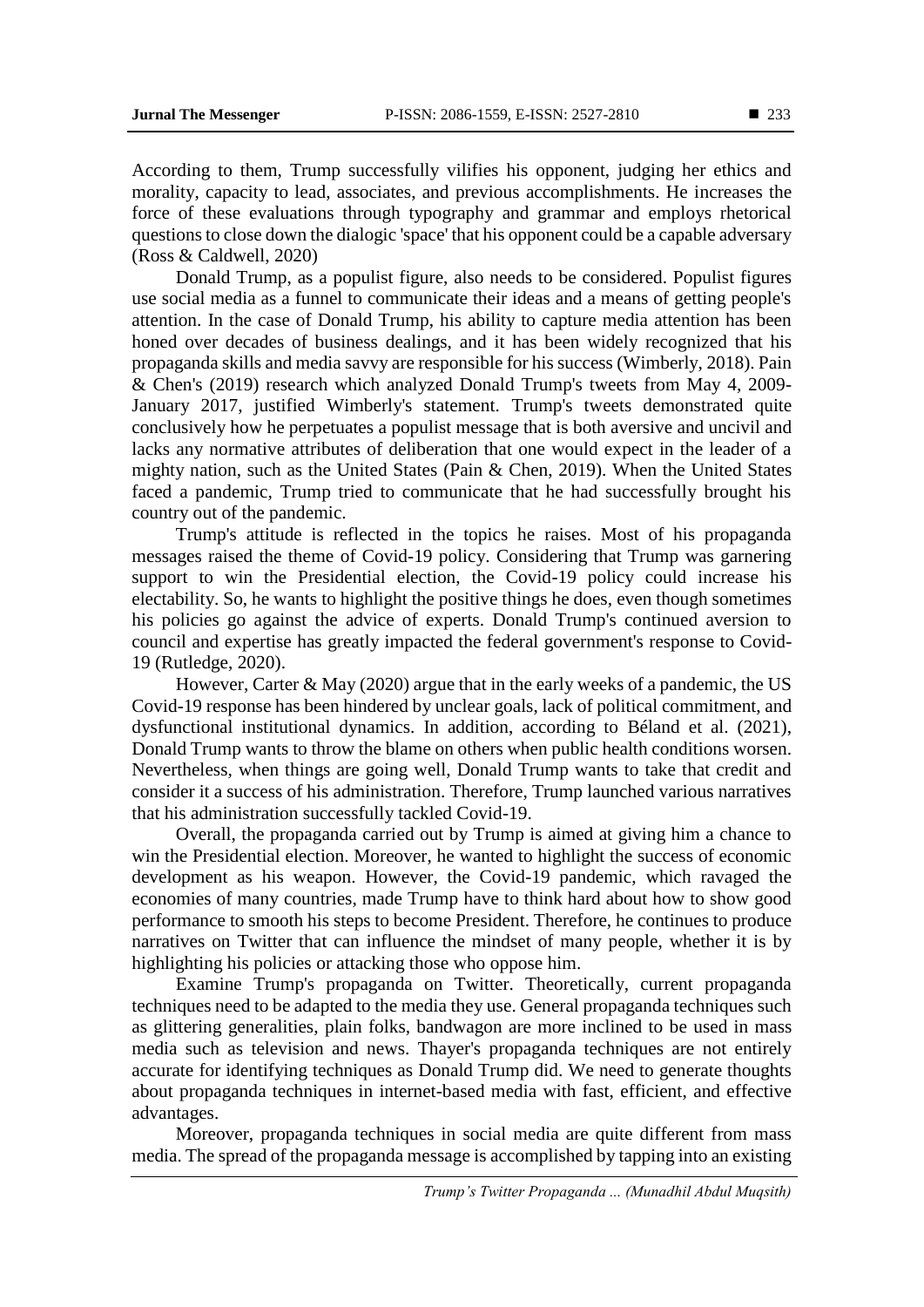narrative, then amplifying that message with a network of automatic 'bot' accounts to force the social media platform algorithm to recognize that message as a trending topic (Prier, 2017). The existence of technology has a significant influence on the spread of messages and propaganda techniques. Technology also affects the cost of spreading false information. In other words, technology becomes a deterministic factor in disseminating fake news (Muqsith et al., 2021) or propaganda in this case. What we have not done in this research and can be a suggestion for future research is not only analyzing data on communication patterns through one social media channel such as Twitter.

### **Conclusion**

There are few issues about China and WHO on social media. This means that Trump is more inclined to improve his self-image between domestic success and international political competition. This is because his re-election as President has the highest priority compared to the competition with China. Donald Trump attacked China along with his criticism of WHO, who said the organization was Chinese-centric--seeing Donald Trump's Twitter tweet trends that increase shows that social media is a propaganda and information dissemination force that Trump often uses. The power of its spread, coupled with Trump's number of followers, makes Twitter a quite effective medium in propagating Trump's interests. This research can be actualized in the future on the government's communication patterns on various social media, so that academically we can classify the political agenda, propaganda carried out, and information dissemination force through analysis content from a certain time.

### **Conflict of Interest**

We certify that there is no conflict of interest with any financial, personal, or other relationships with other people or organization related to the material discussed in the manuscript.

#### **Acknowledgements**

 This paper and the research behind it would not have been possible without the exceptional support of our super team work. We will keep continue to more contribute in academic science.

# **References**

- Allcott, H., & Gentzkow, M. (2017). Social media and fake news in the 2016 election. *Journal of Economic Perspectives, 31*(2), 211–236. <https://doi.org/10.1257/jep.31.2.211>
- Aro, J. (2016). The Cyberspace War: Propaganda and Trolling as Warfare Tools. *European View*, *15*(1), 121–132.<https://doi.org/10.1007/s12290-016-0395-5>
- Auerbach, J., & Castronovo, R. (2013). *Introduction: Thirteen Prepositions about Propaganda.* In J. Auerbach, & R. Castronovo, The Oxford Handbook of Propaganda Studies. New York: Oxford University Press.
- Auerbach, J., & Russ, C. (n.d.). *Introduction: Thirteen propositions about Propaganda.*  Oxford University Press.
- Barclay, D. A. (2018). *Fake News, Propaganda, and Plain Old Lies: How to Find Trustworthy Information in the Digital Age*. Maryland: Rowman & Littlefield.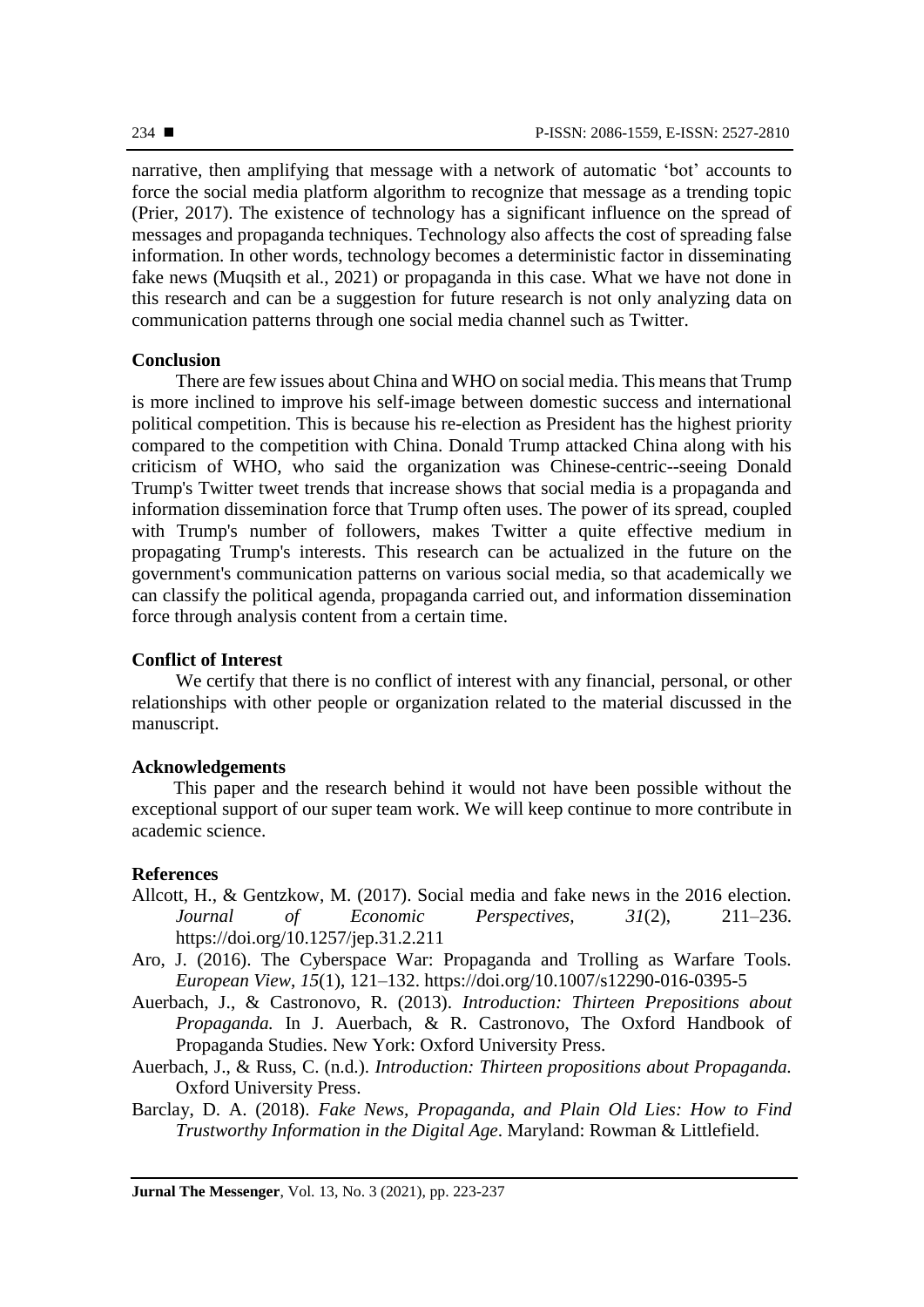- Bastos, M. T., & Mercea, D. (2019). The Brexit Botnet and User-Generated Hyperpartisan News. *Social Science Computer Review, 37*(1), 38-54. <https://doi.org/10.1177%2F0894439317734157>
- BBC. (2020). *Coronavirus: US death toll passes 50,000 in world's deadliest outbreak*. <https://www.bbc.com/news/world-us-canada-52415579>
- Béland, D., Rocco, P., Segatto, C. I., & Waddan, A. (2021). TRUMP, BOLSONARO, AND THE FRAMING OF THE COVID-19 CRISIS: How Political Institutions Shaped Presidential Strategies. *World Affairs, 184*(4), 413–440. https://doi.org/10.1177/00438200211053314
- Benkler, Y., Robert, F., & Hal, R. (2018). *Network propaganda: Manipulation, disinformation, and Radicalization in American Politics.* Oxford University Press.
- Bennet, B. (2020). *Why Coronavirus May Be the Biggest Threat Yet to Donald.* <https://time.com/5800093/coronavirus-donald-trump-2020-election/>
- Besheer, M. (2020). *Trump Offers China "Any Help" to Fight Coronavirus.*  [https://www.voanews.com/science-health/coronavirus-outbreak/trump-offers](https://www.voanews.com/science-health/coronavirus-outbreak/trump-offers-china-any-help-fight-coronavirus)[china-any-help-fight-coronavirus](https://www.voanews.com/science-health/coronavirus-outbreak/trump-offers-china-any-help-fight-coronavirus)
- Boyte, K. (2017). An Analysis of the Social-Media Technology, Tactics, and Narratives Used to Control Perception in the Propaganda War Over Ukraine. *Journal of Information Warfare, 16*(1), 88–111. https://www.jstor.org/stable/26502878
- Buccoliero, L., Bellio, E., Crestini, G., & Arkoudas, A. (2020). Twitter and politics: Evidence from the US presidential elections 2016. *Journal of Marketing Communications*, *26*(1), 88–114.<https://doi.org/10.1080/13527266.2018.1504228>
- Carlson, M. (2020). Fake news as an informational moral panic: the symbolic deviancy of social media during the 2016 US presidential election. *Information Communication and Society*, *23*(3), 374–388. <https://doi.org/10.1080/1369118X.2018.1505934>
- Carlson, M. (2018). Fake news as an informational moral panic: the symbolic deviancy of social media during the 2016 US Presidential Election. Information, *Communication & Society,* 374-388. <https://doi.org/10.1080/1369118X.2018.1505934>
- Carter, D. P., & May, P. J. (2020). Making sense of the U.S. COVID-19 pandemic response: A policy regime perspective. *Adminstrative Theory & Praxis, 42*(2), 265- 277.<https://doi.org/10.1080/10841806.2020.1758991>
- Castillo, C., Mendoza, M., & Poblete, B. (2011). *Information Credibility on Twitter.* WWW '11: Proceedings of the 20th international conference on World Wide Web. Hyderabad: Association for Computing Machinery. <https://doi.org/10.1145/1963405.1963500>
- Cox, J. (2020). *US payrolls plunge 701.000 in March amid the start of a job market collapse.* Retrieved May 29, 2020, from CNBC: <https://www.cnbc.com/2020/04/03/jobs-report-march-2020.html>
- Chatfield, A. T., Reddick, C. G., & Brajawidagda, U. (2015). *Tweeting propaganda, radicalization and recruitment: Islamic state supporters multi-sided Twitter networks*. ACM International Conference Proceeding Series, 27-30-May-2015, 239–249.<https://doi.org/10.1145/2757401.2757408>
- Donald A. Barclay. (2018). *Fake News, Propaganda, and Plain Old Lies: How to Find Trustworthy Information in the Digital Age*. Rowman & Littlefield.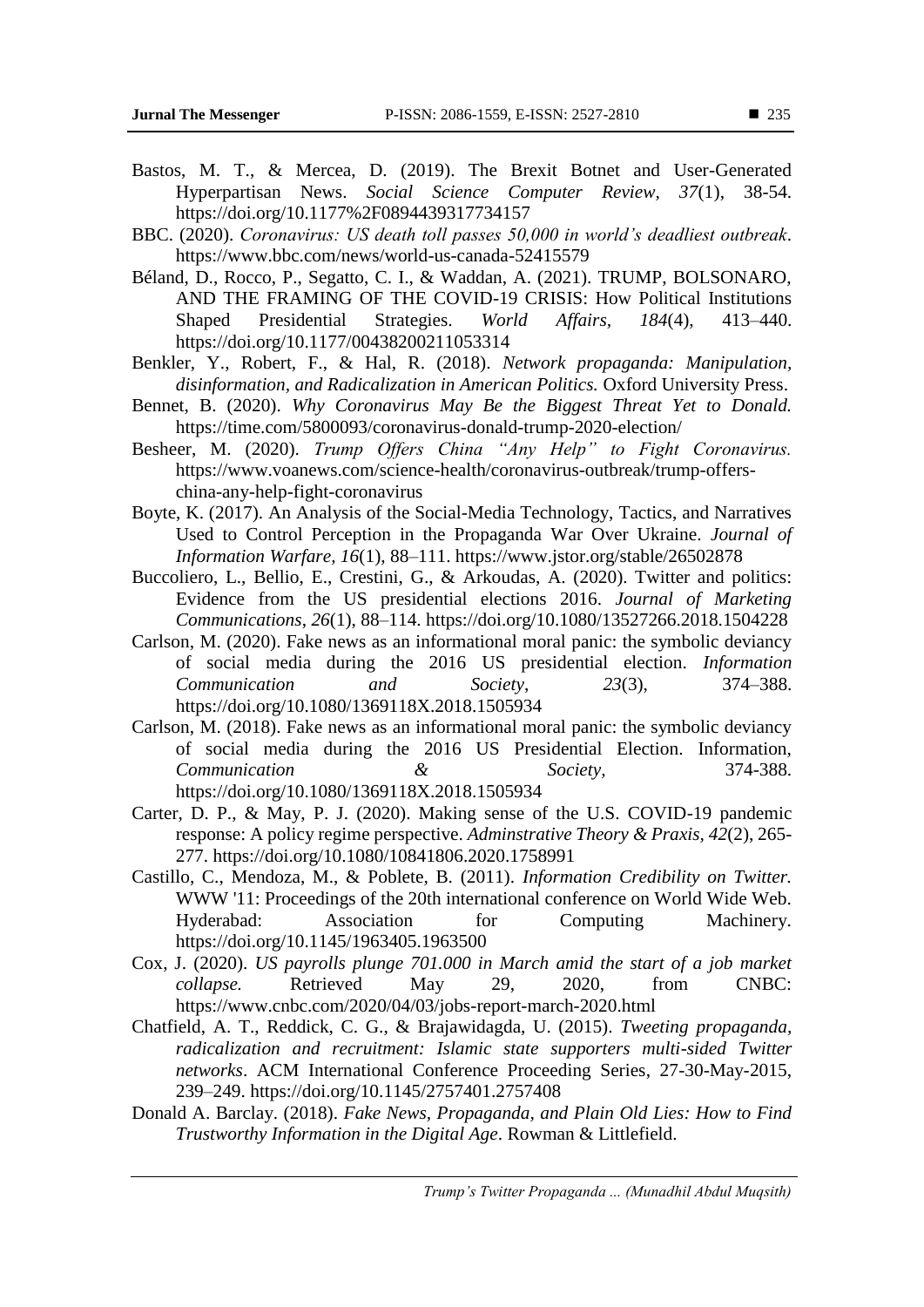- Figueira, Á., & Oliveira, L. (2017). The current state of fake news: Challenges and opportunities. *Procedia Computer Science*, *121*, 817–825. <https://doi.org/10.1016/j.procs.2017.11.106>
- Francia, P. L. (2018). Free Media and Twitter in the 2016 Presidential Election: The Unconventional Campaign of Donald Trump. *Social Science Computer Review*, *36*(4), 440–455.<https://doi.org/10.1177/0894439317730302>
- Gross, J. H., & Johnson, K. T. (2016). Twitter Taunts and Tirades: Negative Campaigning in the Age of Trump. *PS: Political Science & Politics*, *49*(4), 748–754. [https://doi.org/https://doi.org/10.1017/S1049096516001700](https://doi.org/https:/doi.org/10.1017/S1049096516001700)
- Higgins, T. (2020). *Trump thanks China's Xi Jinping for handling of coronavirus*. [https://www.cnbc.com/2020/01/24/trump-thanks-chinas-xi-jinping-for-handling](https://www.cnbc.com/2020/01/24/trump-thanks-chinas-xi-jinping-for-handling-of-coronavirus.html)[of-coronavirus.html](https://www.cnbc.com/2020/01/24/trump-thanks-chinas-xi-jinping-for-handling-of-coronavirus.html)
- Höller, M. (2021). The human component in social media and fake news: the performance of UK Opinion Leaders on Twitter during the Brexit campaign. *European Journal of English Studies, 25*(1), 80-95. <https://doi.org/10.1080/13825577.2021.1918842>
- Hughes, H. J., & Waismel-Manor, I. (2021). The Macedonian Fake News Industry and the 2016 US Election. *PS: Political Science & Politics, 55*(1), 19-23. <https://doi.org/10.1017/S1049096520000992>
- Khaldarova, I., & Pantti, M. (2016). Fake News: The narrative battle over the Ukrainian conflict. *Journalism Practice*, *10*(7), 891–901. <https://doi.org/10.1080/17512786.2016.1163237>
- Khan, G. F., Swar, B., & Lee, S. K. (2014). Social Media Risks and Benefits: A Public-Sector Perspective. *Social Science Computer Review*, *32*(5), 606–627. <https://doi.org/10.1177/0894439314524701>
- Lasco, G. (2020). Medical populism and the Covid-19 pandemic. *Global Public Health, 15*(10), 1417-1429. https://doi.org/10.1080/17441692.2020.1807581
- Lasswell, H. D. (1927). The Theory of Political Propaganda. In *the American Political Science Review, 21*(3).
- Linden, S. v., Panagopoulos, C., & Roozenbeek, J. (2020). You are fake news: political bias in perceptions of fake news. *Media, Culture & Society, 42*(3), 460-470. <https://doi.org/10.1177%2F0163443720906992>
- Mahase, E. (2020). ovid-19: Trump threatens to stop funding WHO amid "China-centric" claims. *BMJ, 369*, 1.438. https://doi.org/10.1136/bmj.m1438
- Makhortykh, M., & Lyebyedyev, Y. (2015). #SaveDonbassPeople: Twitter, Propaganda, and Conflict in Eastern Ukraine. *The Communication Review, 18*, 239-270. [http://dx.doi.org/10.1080/10714421.2015.1085776.](http://dx.doi.org/10.1080/10714421.2015.1085776)
- Mejias, U. A., & Vokuev, N. E. (2017). Disinformation and the media: the case of Russia and Ukraine. *Media, Culture and Society*, *39*(7), 1027–1042. <https://doi.org/10.1177/0163443716686672>
- Muller, J. (2020, March 14). *What Trump's Twitter Feed Tells Him About the Coronavirus*. [https://www.politico.com/news/magazine/2020/03/14/trump](https://www.politico.com/news/magazine/2020/03/14/trump-coronavirus-twitter-feed-covid-19-129170)[coronavirus-twitter-feed-covid-19-129170](https://www.politico.com/news/magazine/2020/03/14/trump-coronavirus-twitter-feed-covid-19-129170)
- Muqsith, M. A. (2019). Effect Fake News for Democracy. *Jurnal Cita Hukum-Indonesian Law Journal*, *7*(3), 307–318.<https://doi.org/10.15408/jch.v7i3.12956>
- Muqsith, M. A., & Pratomo, R. R. (2021). *SALAM Jurnal Sosial dan Budaya Syar-i The Development of Fake News in the Post-Truth Age. 8*(5), 1391–1406. <https://doi.org/10.15408/sjsbs.v8i5.22395>

**Jurnal The Messenger**, Vol. 13, No. 3 (2021), pp. 223-237